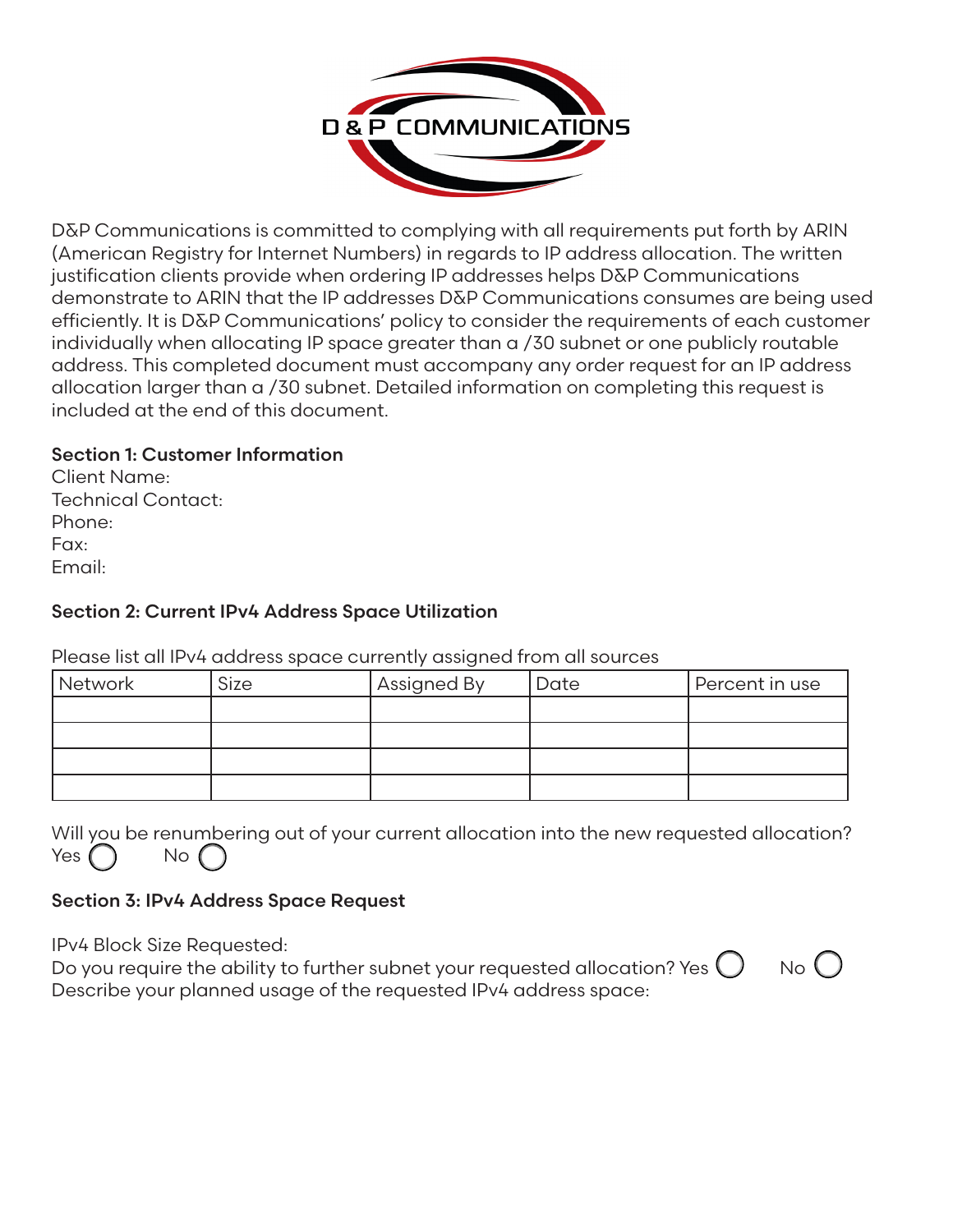

# Section 4: Detailed usage of Requested IPv4 Address Space

Please provide detail about your projected usage of the address space you are requesting in the table below.

|              | <b>Current and Future Usage</b> |        |        |             |  |
|--------------|---------------------------------|--------|--------|-------------|--|
| Host/Network | Now                             | $3-mo$ | $6-mo$ | Description |  |
|              |                                 |        |        |             |  |
|              |                                 |        |        |             |  |
|              |                                 |        |        |             |  |
|              |                                 |        |        |             |  |
|              |                                 |        |        |             |  |
|              |                                 |        |        |             |  |
|              |                                 |        |        |             |  |
|              |                                 |        |        |             |  |
| Total        |                                 |        |        |             |  |

## Section 5: Additional Comments

## Customer Acknowledgement:

I attest that this information is true and accurate, to the best of my ability

Printed Name **Title** Signature Date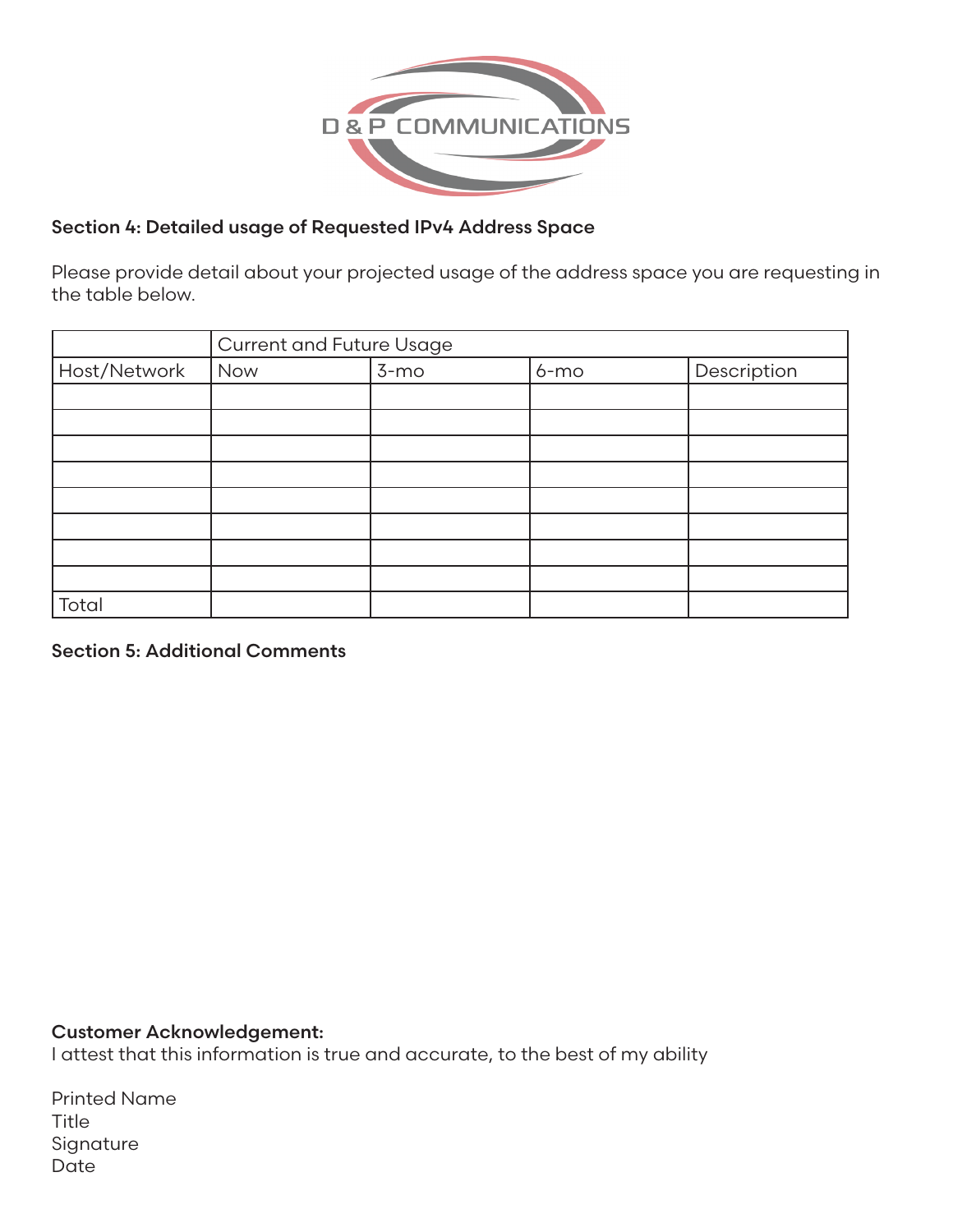

# **Instructions**

D&P Communications is committed to complying with all requirements put forth by ARIN (American Registry for Internet Numbers) in regards to IP address allocation. The written justification clients provide when ordering IP addresses helps D&P Communications demonstrate to ARIN that the IP addresses D&P Communications consumes are being used efficiently. It is D&P Communications' policy to consider the requirements of each customer individually when allocating IP space greater than a /30 subnet or one publicly routable address. This completed document must accompany any order request for an IP address allocation larger than a /30 subnet.

# Section 1: Customer Information

Basic Contact Information: Please complete all information requested

## Section 2: Current IPv4 Address Space Utilization

Please list all IPv4 address space currently assigned from all sources: List all IP addresses assigned to your organization from all sources. You do not need to include private IP address space.

## Example:

| <i><b>Network</b></i> | <b>Size</b> | Assigned By    | Date     | Percent in Use |
|-----------------------|-------------|----------------|----------|----------------|
| 239.100.200.0         | 28          | `Fake ISP, Inc | 1/1/2015 | 77%            |
|                       |             |                |          |                |

## Will you be renumbering out of your current allocation into the new requested allocation?

Please indicate if you will be vacating your existing IP allocation and renumbering into the space you are requesting, or if you will be retaining existing allocations.

## Section 3: IPv4 Address Space Request

IPv4 Block Size Requested: IP Address block size request may be in CIDR notation (IE: /28) or by number of addresses requested (IE: 15).

Do you require the ability to further subnet your requested allocation? Please indicate if you intend to subdivide the requested allocation into smaller subnets.

Describe your planned usage of the requested IPv4 address space: Please provide a general statement about how the requested space will be utilized. IE: Multiple public-facing services each requiring a separate public IP. IE: HA router pair requiring 3 IP addresses.